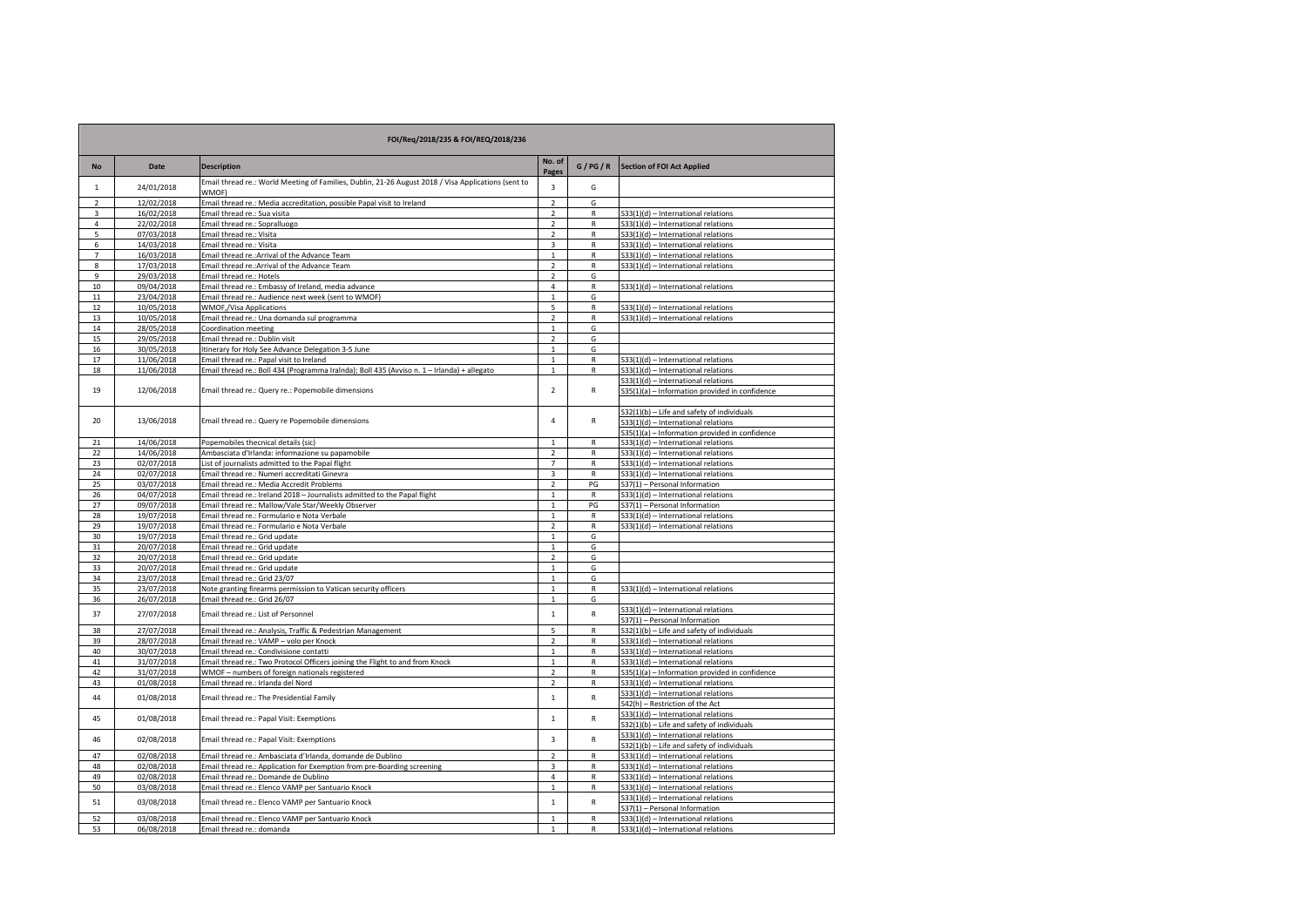|        | 06/08/2018 | Email thread re.: Visita Polizia Irlandese                                                    | $\overline{2}$          | $\mathsf{R}$ | S33(1)(d) - International relations                                               |
|--------|------------|-----------------------------------------------------------------------------------------------|-------------------------|--------------|-----------------------------------------------------------------------------------|
| 54     | 06/08/2018 | Email thread re.: Domande de Dublino                                                          | $\overline{4}$          |              | 533(1)(d) - International relations                                               |
| 55     |            |                                                                                               |                         | R            |                                                                                   |
| 56     | 07/08/2018 | Email thread re.: Journalist Report 07-08-2018                                                | $\mathbf{1}$            | PG           | 537(1) - Personal Information                                                     |
| 57     | 08/08/2018 | Email thread re.: Incontro Primo Ministro                                                     | $\overline{\mathbf{2}}$ | $\mathsf{R}$ | S33(1)(d) - International relations                                               |
| 58     | 08/08/2018 | Email thread re.: Testi                                                                       | $\mathbf 1$             | R            | S33(1)(d) - International relations                                               |
| 59     | 09/08/2018 | Email thread re.: Tre domande                                                                 | $\overline{2}$          | R            | S33(1)(d) - International relations                                               |
| 60     | 09/08/2018 | Email thread re.: Una domanda - tessere                                                       | $\overline{2}$          | R            | S33(1)(d) - International relations                                               |
|        |            |                                                                                               |                         |              |                                                                                   |
| 61     | 09/08/2018 | Email thread re.: Exemption application for carriage of weapons on board Aer Lingus aircraft  | $\mathbf 1$             | R            | S33(1)(d) - International relations                                               |
|        |            |                                                                                               |                         |              | S33(1)(d) - International relations                                               |
| 62     | 09/08/2018 | Email thread re.: Exemption application for carriage of weapons on board Aer Lingus aircraft  | $\mathbf 1$             | R            | S32(1)(b) - Life and safety of individuals                                        |
|        | 09/08/2018 |                                                                                               |                         | PG           |                                                                                   |
| 63     |            | Email thread re.: Journalist Report 09082018                                                  | $\mathbf 1$             |              | S37(1) - Personal Information                                                     |
| 64     | 09/08/2018 | Email thread re.: EWTN accreditation                                                          | $\overline{1}$          | PG           | S37(1) - Personal Information                                                     |
| 65     | 10/08/2018 | Email thread re.: Volo papale Dublino - Roma                                                  | $\overline{2}$          | R            | S33(1)(d) - International relations                                               |
| 66     | 10/08/2018 | Email thread re.: Journalist Report 09082018                                                  | $\mathbf{1}$            | PG           | S37(1) - Personal Information                                                     |
| 67     | 10/08/2018 | Email thread re.: EWTN accreditation                                                          | $\mathbf 1$             | PG           | S37(1) - Personal Information                                                     |
| 68     | 10/08/2018 | Email thread re.: NOC Station Visit pre Papal flights                                         | $\overline{2}$          | R            | 533(1)(d) - International relations                                               |
| 69     | 11/08/2018 | Email thread re.: protocollo irlandese                                                        | $\overline{2}$          | R            | S33(1)(d) - International relations                                               |
| 70     | 11/08/2018 | Email thread re.: WMOF - number of foreign nationals registered                               | $\overline{\mathbf{3}}$ | R            | S35(1)(a) - Information provided in confidence                                    |
| $71\,$ | 11/08/2018 | Email thread re.: Volo Papale Knock - Dublino                                                 | 3                       | R            | S33(1)(d) - International relations                                               |
| 72     | 13/08/2018 | Email thread re.: Domande dal Protocollo Irlandese                                            | $\mathbf{1}$            | R            | S33(1)(d) - International relations                                               |
| 73     | 13/08/2018 | Email thread re.: iCatholic accreditation - WMOF2018 - RDS                                    | $\mathbf{1}$            | PG           | S37(1) - Personal Information                                                     |
| 74     | 13/08/2018 | Email thread re.: Audience next week (sent to WMOF)                                           | 3                       | $\mathsf{R}$ | S33(1)(d) - International relations                                               |
| 75     | 13/08/2018 | Email thread re.: Firearm & Frequency Clearance - Papal Visit                                 | $\overline{2}$          | R            | S33(1)(d) - International relations                                               |
| 76     | 14/08/2018 | Email thread re.: Irlanda del Nord - lista aggiornata, Dublin Castle                          | $\overline{2}$          | R            | S33(1)(d) - International relations                                               |
| 77     | 14/08/2018 | Email thread re.: Domande dal Protocollo Irlandese                                            | $\overline{\mathbf{3}}$ | $\mathsf{R}$ | S33(1)(d) - International relations                                               |
| 78     | 14/08/2018 | Email thread re.: Outstanding Issues                                                          | $\overline{2}$          | G            |                                                                                   |
| 79     | 14/08/2018 | Email thread re.: Papal Visit: arrangements for first arrival                                 | $\mathbf{1}$            | ${\sf R}$    |                                                                                   |
|        | 15/08/2018 |                                                                                               | $\mathbf{1}$            | R            | S33(1)(d) - International relations                                               |
| 80     |            | Email thread re.: Addio, aeroporto Dublino                                                    |                         |              | S33(1)(d) - International relations                                               |
| 81     | 15/08/2018 | Email thread re.: Contact details                                                             | $\overline{2}$          | PG           | S37(1) - Personal Information                                                     |
| 82     | 16/08/2018 | Email thread re.: Una domanda - tessere                                                       | $\overline{2}$          | R            | S33(1)(d) - International relations                                               |
| 83     | 16/08/2018 | Email thread re.: Exemption application for carriage of weapons on board Aer Lingus aircraft. | $\overline{2}$          | R            | S33(1)(d) - International relations                                               |
|        |            |                                                                                               |                         |              |                                                                                   |
| 84     | 16/08/2018 | Email thread re.: Accreditation                                                               | $\overline{2}$          | PG           | S37(1) - Personal Information                                                     |
| 85     | 16/08/2018 | Email thread re.: Vatican Advance 22-25 August                                                | 13                      | R            | S33(1)(d) - International relations                                               |
| 86     | 17/08/2018 | Email thread re.: Documenti Armi Viaggio Irlanda                                              | $\mathbf{1}$            | R            | S33(1)(d) - International relations                                               |
|        |            |                                                                                               |                         |              | S33(1)(d) - International relations                                               |
| 87     | 17/08/2018 |                                                                                               |                         | R            | S35(1)(a) - Information provided in confidence                                    |
|        |            | Email thread re.: Final advance visit                                                         | 5                       |              |                                                                                   |
|        |            |                                                                                               |                         |              |                                                                                   |
| 88     |            |                                                                                               | $\overline{2}$          | G            |                                                                                   |
|        | 17/08/2018 | Email thread re.: Outstanding Issues                                                          |                         |              |                                                                                   |
| 89     | 17/08/2018 | Email thread re.: Outstanding Issues                                                          | $\overline{5}$          | R            | S37(1) - Personal Information                                                     |
|        |            |                                                                                               |                         |              |                                                                                   |
| 90     | 17/08/2018 | Email thread re.: Applications for Exemptions - Vatican Gendarmeria                           | $\mathbf 1$             | R            | S33(1)(d) - International relations                                               |
|        |            |                                                                                               |                         |              | S32(1)(b) - Life and safety of individuals                                        |
|        |            |                                                                                               |                         |              | S33(1)(d) - International relations                                               |
| 91     | 17/08/2018 | Email thread re.: Seating at Mass and Dublin Castle                                           | $\overline{2}$          | R            |                                                                                   |
|        |            |                                                                                               |                         |              | S33(1)(d) - International relations                                               |
| 92     | 19/08/2018 | Email thread re.: Letter for clearance - firearms of Vatican Security Staff                   | $\mathbf{1}$            | $\mathsf{R}$ | S33(1)(d) - International relations                                               |
|        |            |                                                                                               |                         |              | S32(1)(b) - Life and safety of individuals                                        |
| 93     | 19/08/2018 | Email thread re.: Passes with names as requested WMOF2018 Personal                            | $\overline{4}$          | PG           | S37(1) - Personal Information                                                     |
| 94     | 20/08/2018 | Email thread re.: Cambio Seguito URGE                                                         | $\mathbf{1}$            | R            | S33(1)(d) - International relations                                               |
|        |            |                                                                                               |                         |              | S33(1)(d) - International relations                                               |
| 95     | 20/08/2018 | Email thread re.: 180816 Draft Programme                                                      | $\mathbf{1}$            | $\mathsf{R}$ | S35(1)(a) - Information provided in confidence                                    |
|        |            |                                                                                               |                         |              |                                                                                   |
|        |            |                                                                                               |                         |              |                                                                                   |
| 96     | 20/08/2018 | Email thread re.: Advance Team - Knock - Lunch                                                | $\overline{2}$          | R            | S33(1)(d) - International relations                                               |
|        |            |                                                                                               |                         |              | S33(1)(d) - International relations                                               |
|        |            |                                                                                               |                         |              |                                                                                   |
| 97     | 20/08/2018 | Email thread re.: Algunos detalles                                                            | $\overline{2}$          | R            | S33(1)(d) - International relations                                               |
|        |            |                                                                                               |                         |              | S35(1)(a) - Information provided in confidence                                    |
|        |            |                                                                                               |                         |              | 542(h) - Restriction of the Act                                                   |
|        |            |                                                                                               |                         |              | S33(1)(d) - International relations                                               |
| 98     | 20/08/2018 | Email thread re.: Algunos detalles                                                            | 3                       | R            | S35(1)(a) - Information provided in confidence                                    |
|        |            |                                                                                               |                         |              | S42(h) - Restriction of the Act                                                   |
|        |            |                                                                                               |                         |              | S33(1)(d) - International relations                                               |
| 99     | 20/08/2018 | Email thread re.: Pregunta                                                                    | 3                       | R            | S35(1)(a) - Information provided in confidence                                    |
|        |            |                                                                                               |                         |              | 642(h) - Restriction of the Act                                                   |
| 100    | 20/08/2018 | Email thread re.: FW: Croke Park                                                              | 3                       | PG           | S37(1) - Personal Information                                                     |
| 101    | 21/08/2018 | Email thread re.: Badge list                                                                  | 5                       | R            | S33(1)(d) - International relations                                               |
|        |            |                                                                                               |                         |              | S33(1)(d) - International relations                                               |
| 102    | 21/08/2018 | Email thread re.: Driver contact details                                                      | $\mathbf{1}$            | $\mathsf{R}$ | S35(1)(a) - Information provided in confidence                                    |
| 103    | 21/08/2018 | Email thread re.: Change - List of the Entourage                                              | $\overline{\mathbf{3}}$ | R            | S33(1)(d) - International relations<br>S32(1)(b) - Life and safety of individuals |